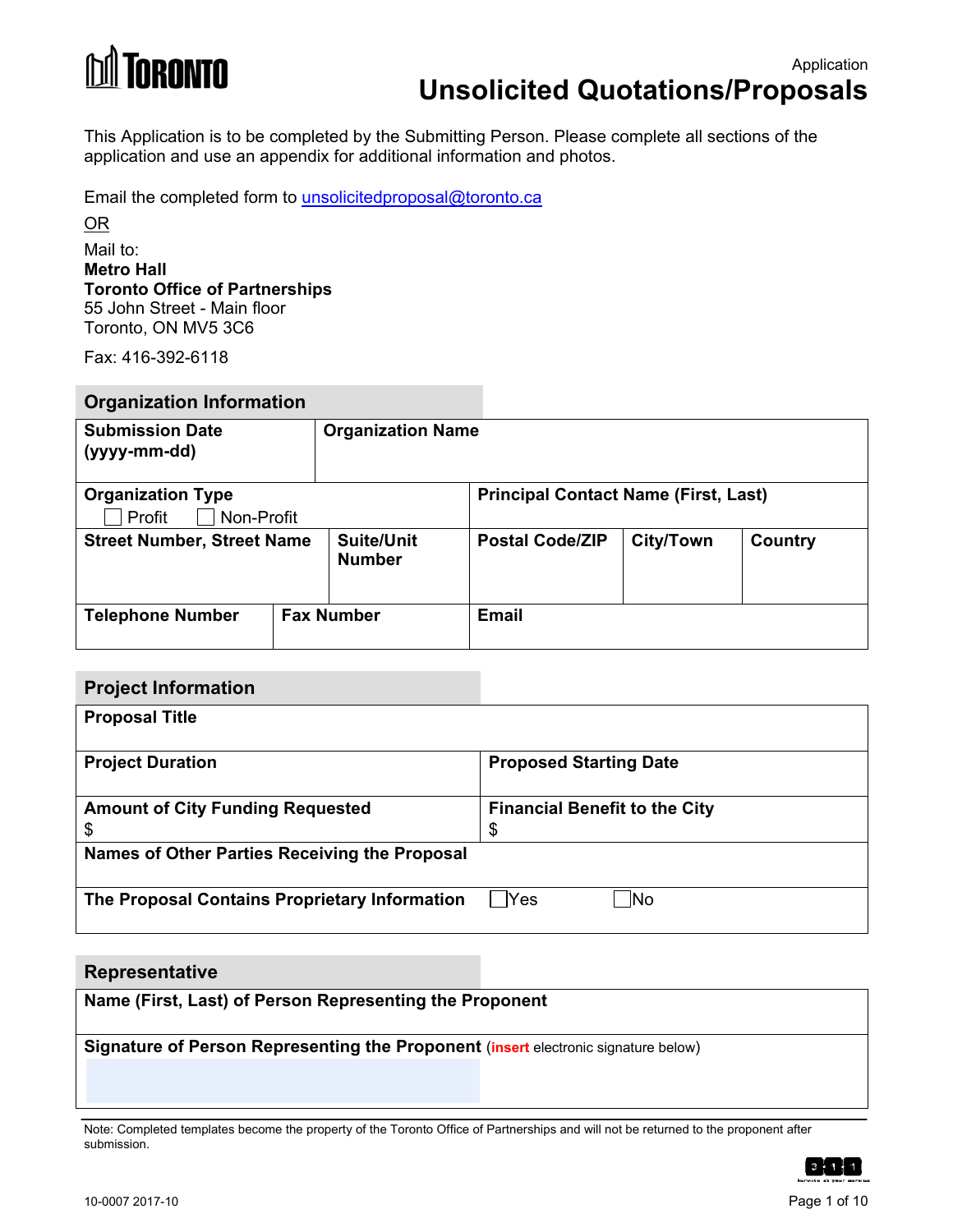## **1. Statement of Need** (no more than 500 words)

Identify and briefly explain the issue or need you are interested in and how your proposal addresses it in a new and innovative way.

Note: Completed templates become the property of the Toronto Office of Partnerships and will not be returned to the proponent after submission.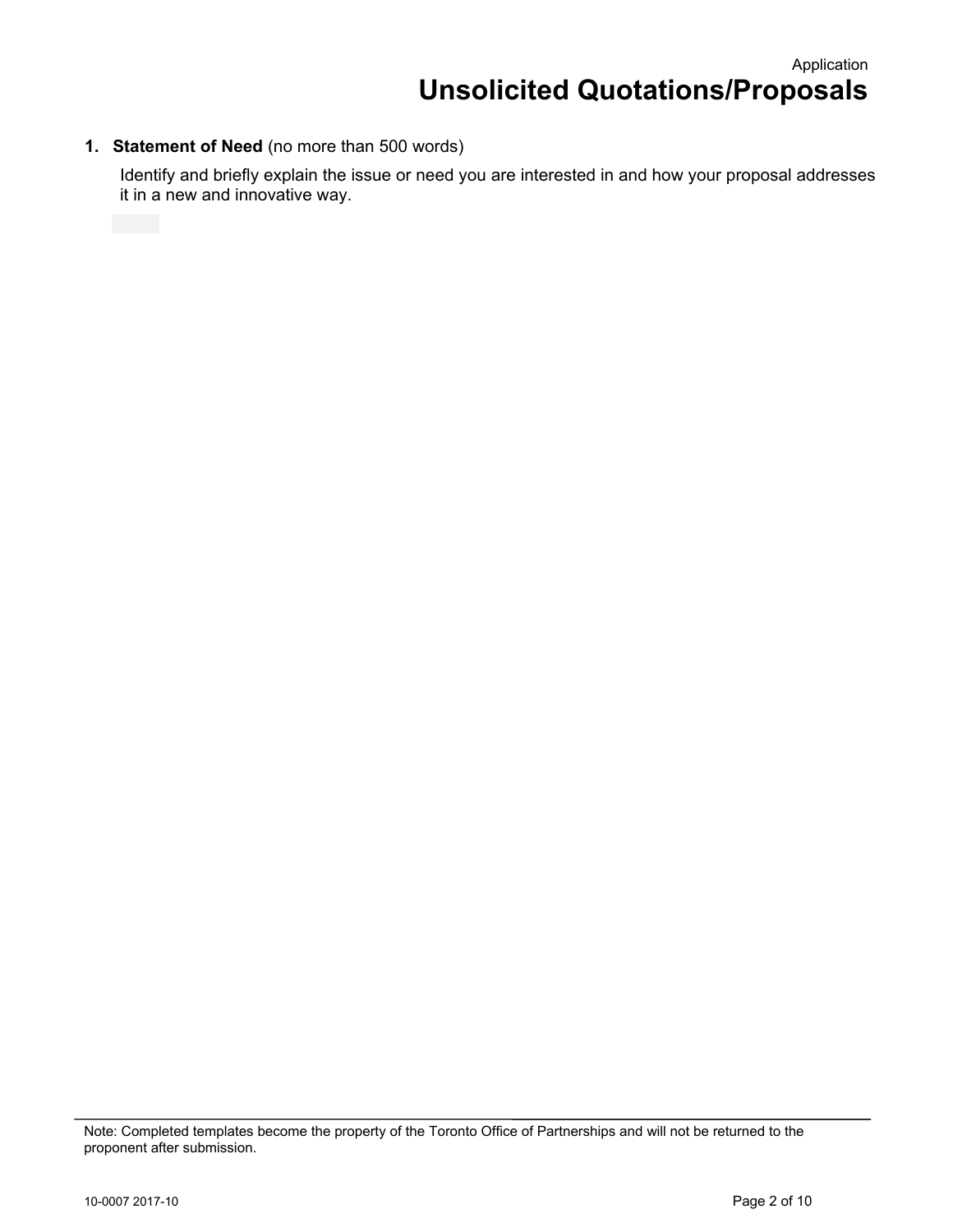**2. Proposal Overview** (no more than 500 words)

Provide a concise abstract describing the nature of the proposed initiative and the scope of work involved.

Note: Completed templates become the property of the Toronto Office of Partnerships and will not be returned to the proponent after submission.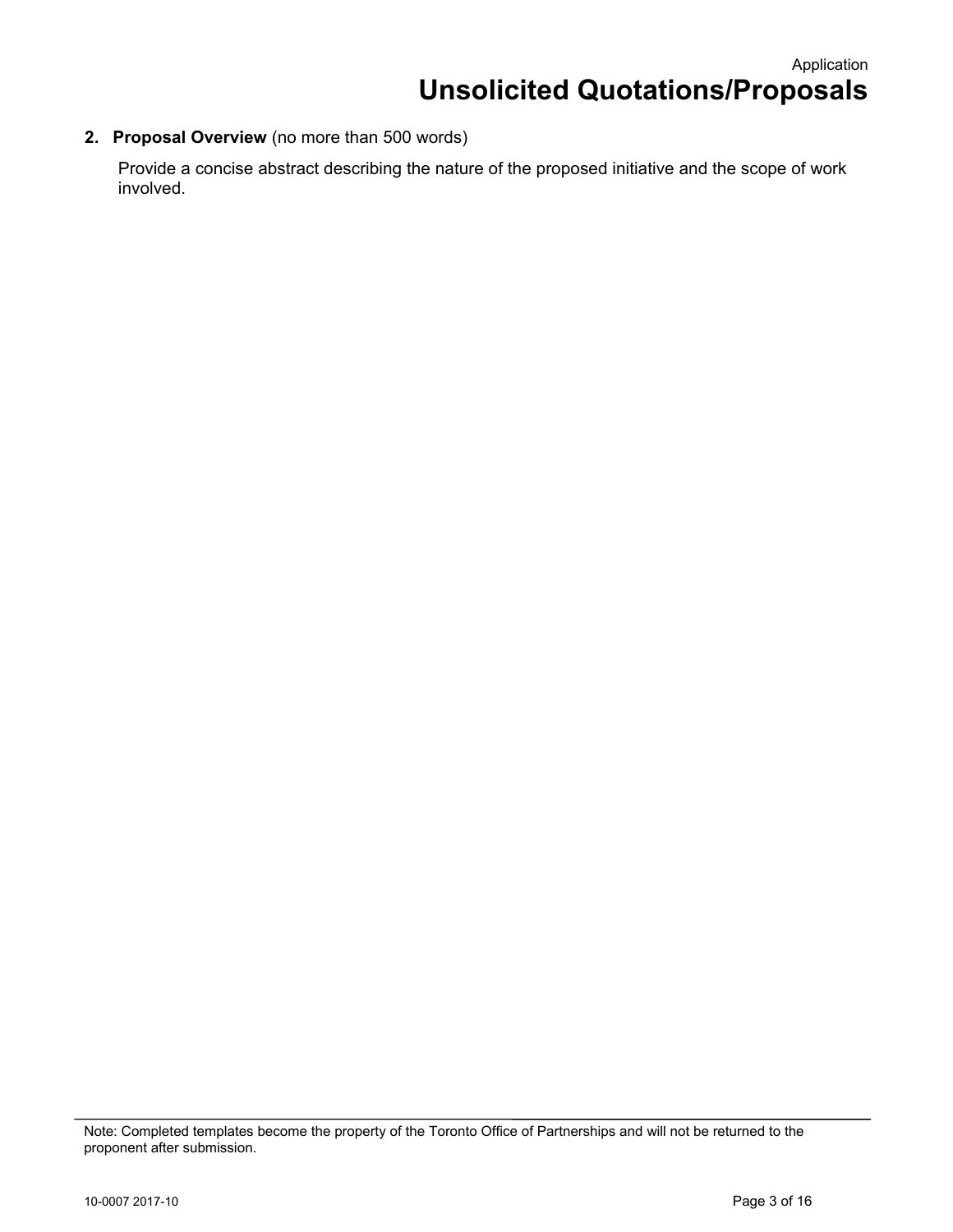**3. Planned Objectives and Outcomes** (no more than 500 words)

Discuss the objectives and outcomes to be achieved and the expected benefits to the City.

Note: Completed templates become the property of the Toronto Office of Partnerships and will not be returned to the proponent after submission.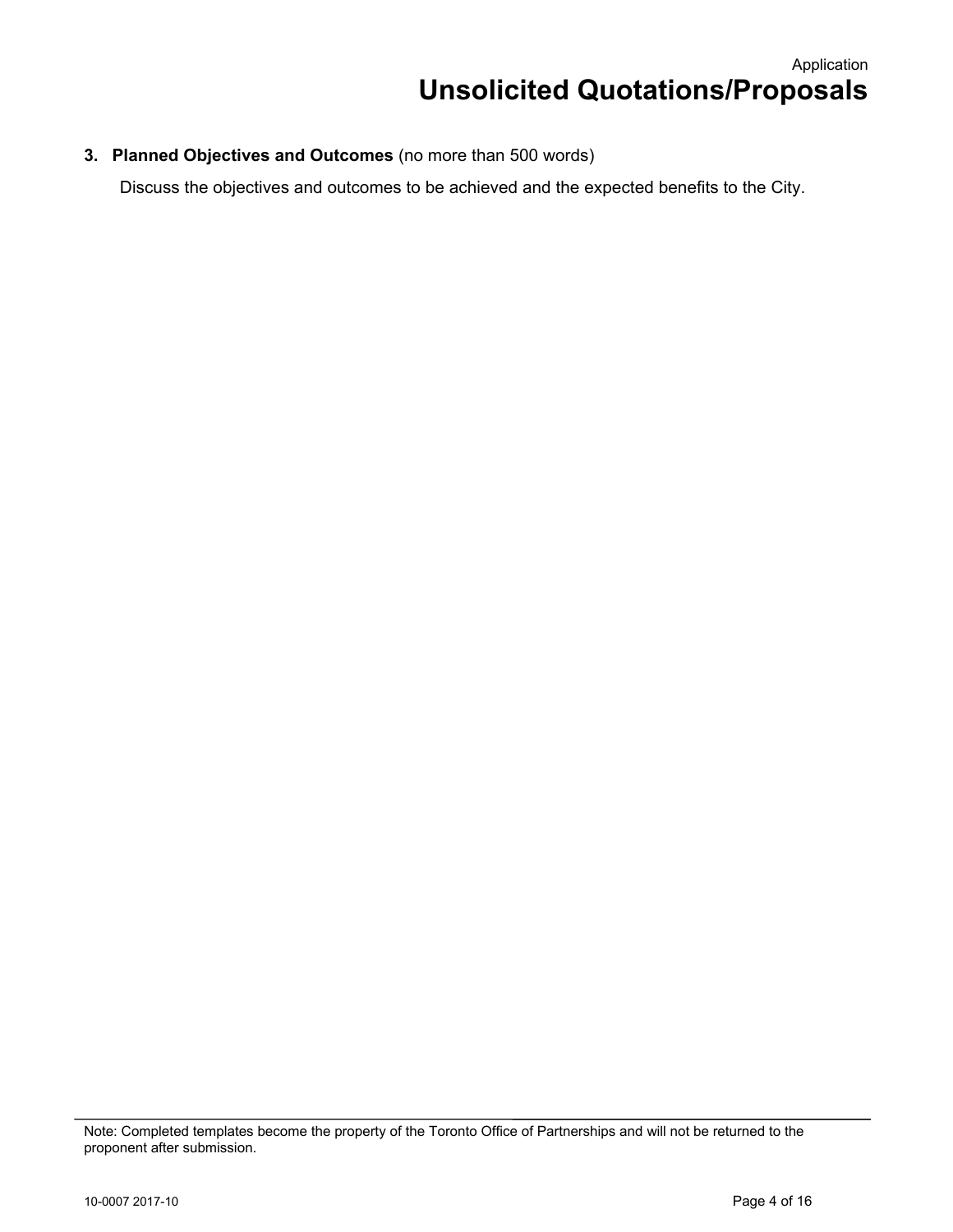# **4. Deliverables and Timelines** (no more than 500 words)

Identify the specific work products or services that are to be provided and the proposed implementation timelines.

Note: Completed templates become the property of the Toronto Office of Partnerships and will not be returned to the proponent after submission.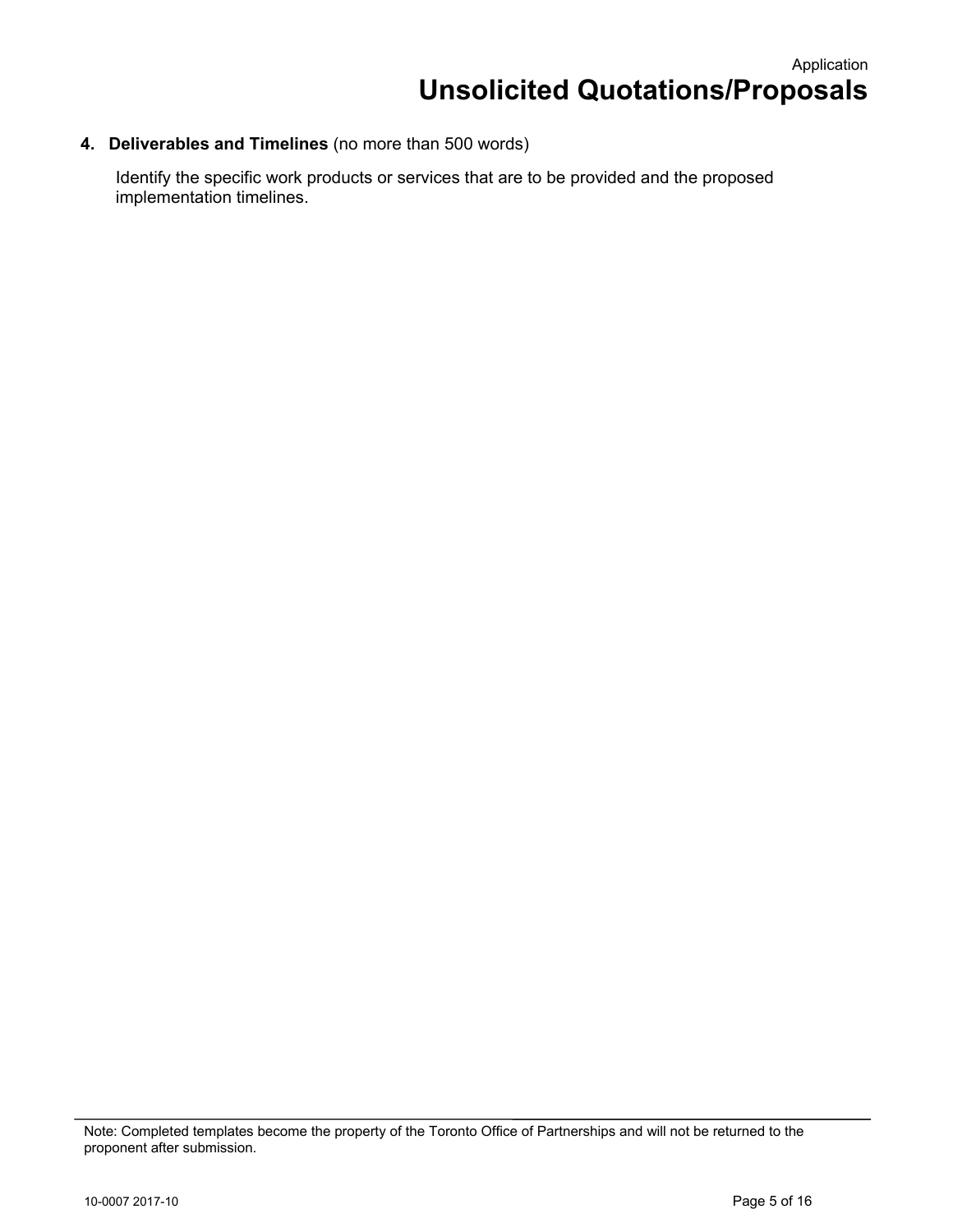**5. Responsibilities** (no more than 500 words)

Outline the responsibilities of the Proponent and the City respectively.

Note: Completed templates become the property of the Toronto Office of Partnerships and will not be returned to the proponent after submission.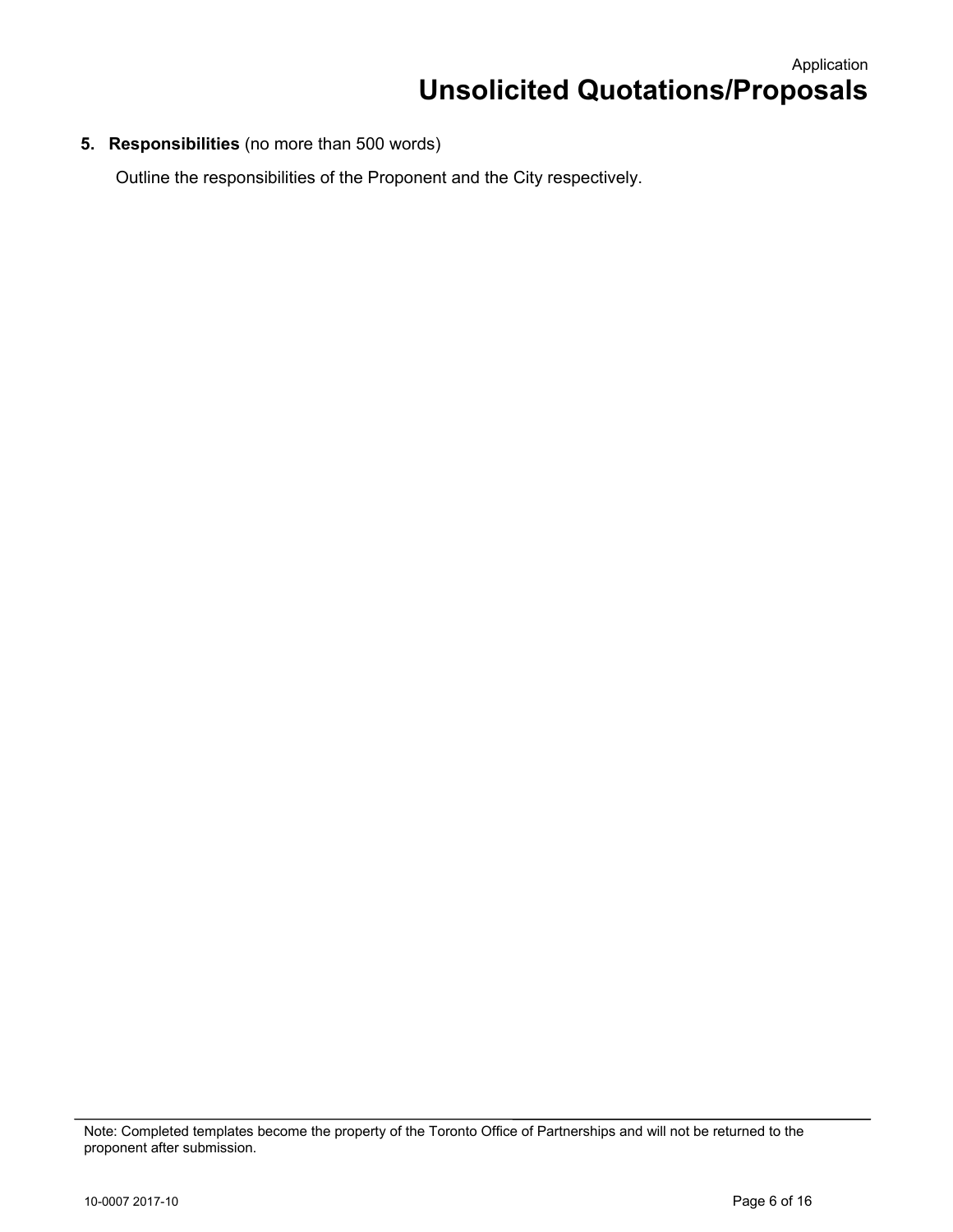**6. Other** (no more than 500 words)

Briefly include any additional information that may be relevant in order to conduct a proper preliminary evaluation.

Note: Completed templates become the property of the Toronto Office of Partnerships and will not be returned to the proponent after submission.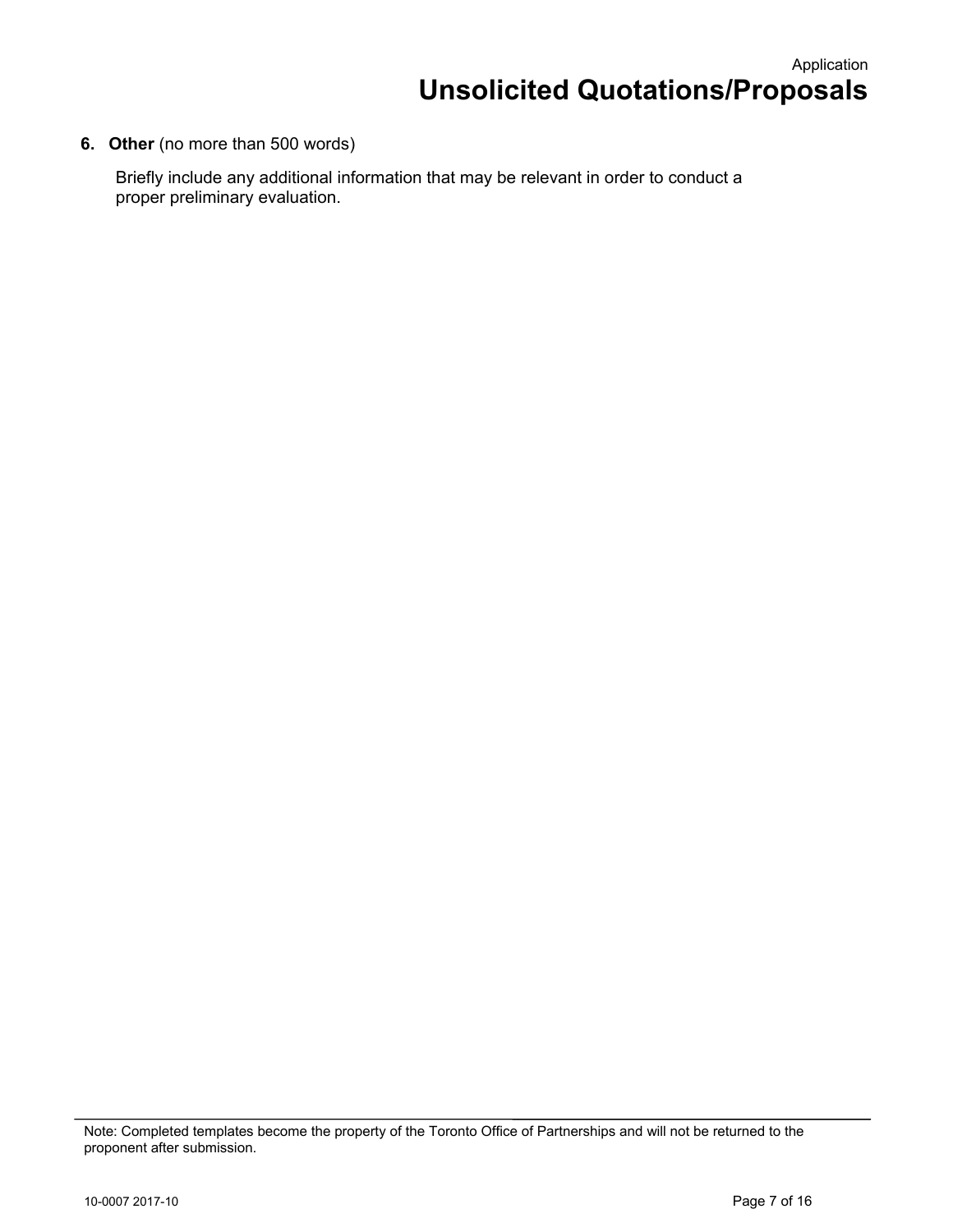### **7. Profile of the Proponent** (no more than 500 words)

A brief description of the proponent's organization and biographical information on key personnel, as well as details on previous work or experience in the field of the proposal.

Note: Completed templates become the property of the Toronto Office of Partnerships and will not be returned to the proponent after submission.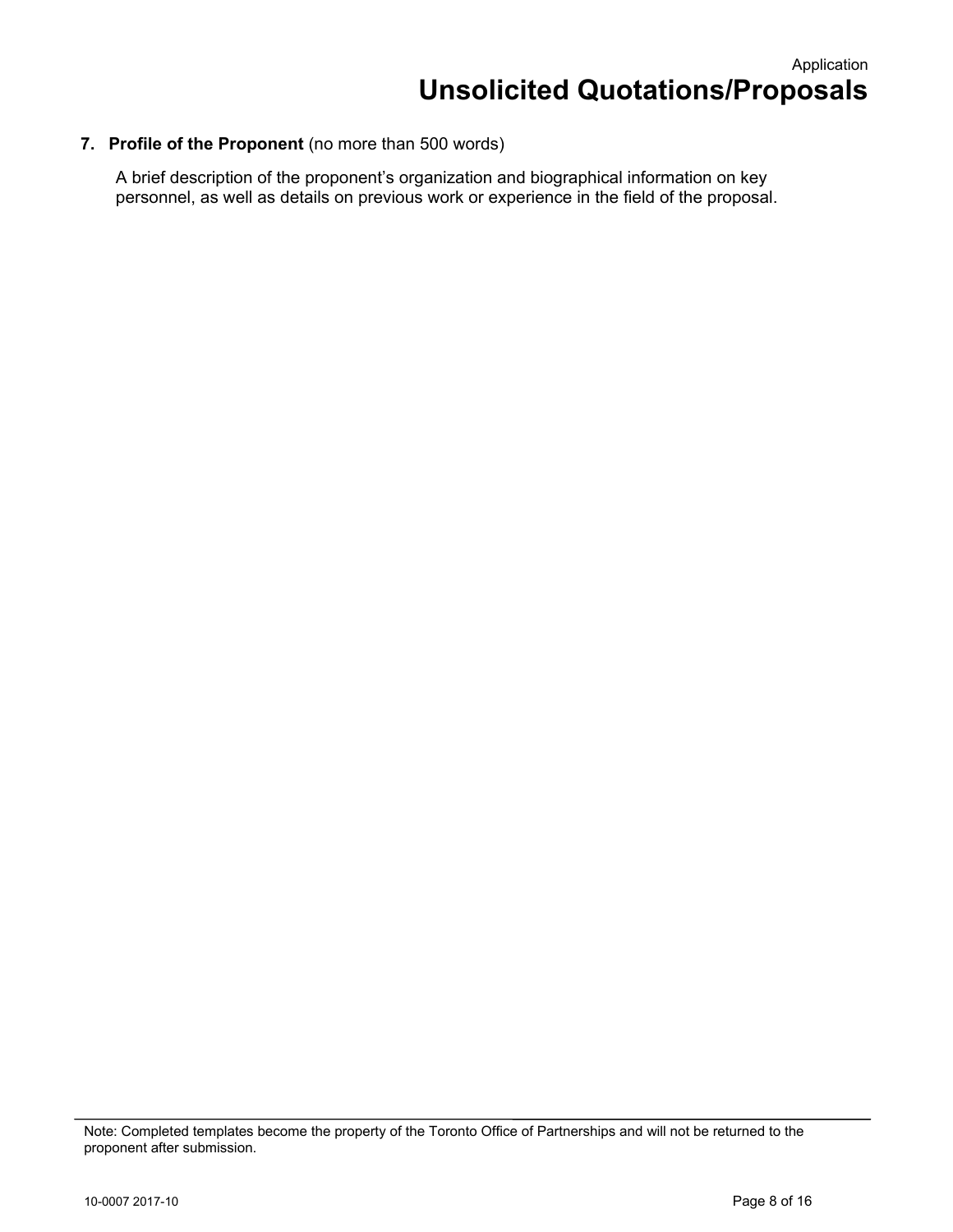Application **Unsolicited Quotations/Proposals** 

# **UNSOLICITED PROPONENT DECLARATION**

 Toronto (the "City") as of the day of , 20 (the "Declaration"). (the "Unsolicited Proponent") provides this Declaration to the City of

The Unsolicited Proponent has elected to submit an Unsolicited Proposal to the City in accordance with the City's Unsolicited Quotations or Proposals Policy. In doing so, the Proponent agrees and declares as follows:

### **1. Definitions**

In addition to the terms defined within the text of this Declaration, the following terms shall have the following meanings:

"Applicable Laws and Requirements" means:

- (i) any statute or proclamation or any delegated or subordinate legislation, including regulations and municipal by-laws;
- (ii) any lawful requirement of a Governmental Authority, including but not limited to those lawful requirements contained in agreements with the Governmental Authority or in approvals, certificates, permits and/or other authorizations issued by the Governmental Authority; and
- (iii) any applicable judgment of a relevant court of law, board, arbitrator or administrative agency of competent jurisdiction,
- (iv) in each case that is binding and in force in the Province of Ontario.

"Award" means the acceptance of a bid or a proposal by the Chief Purchasing Official, City Manager, division head, delegate, the Bid Committee, standing committee or Council as authorized by the City Chapter 195-1, Purchasing By Laws;

"Business" means an organization or enterprising registered business entity engaged in commercial, industrial or professional activities;

"City" means the City of Toronto;

"City-Provided Data" means all correspondence, documentation and information provided by, or on behalf of, the City;

"Closing Deadline" or "Deadline" means the date, indicated on the RFQ cover page as the closing date or any Addenda issued by the City, as applicable, when Bidders must submit their Quotation;

Note: Completed templates become the property of the Toronto Office of Partnerships and will not be returned to the proponent after submission.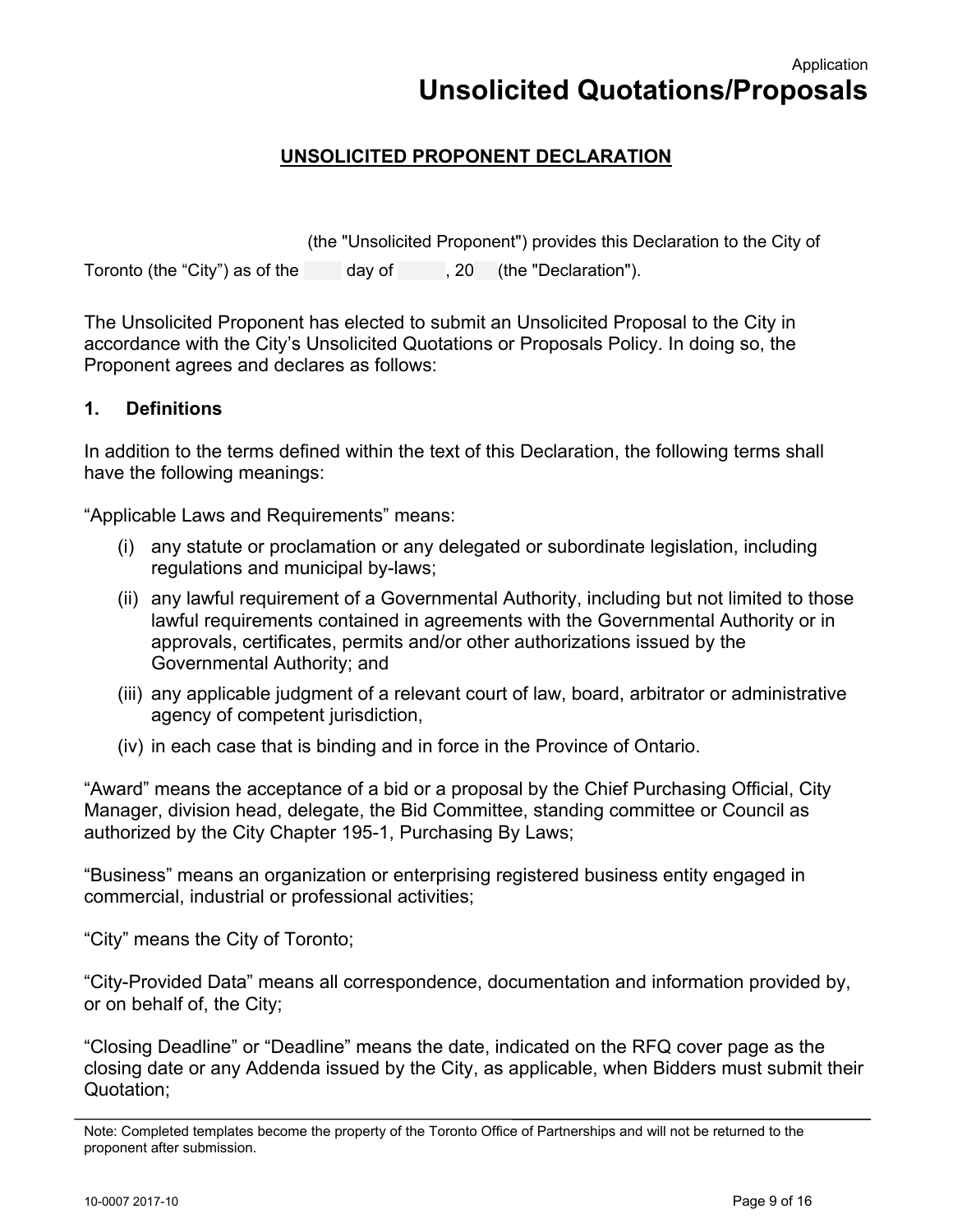"Council" means City Council;

"Governmental Authority" means any federal, provincial or municipal government, parliament, legislature, or any regulatory authority, agency, ministry, department, commission or board or other representative thereof, or any political subdivision thereof, or any court or (without limitation to the foregoing) any other law, regulation or rule-making entity, having jurisdiction over the relevant circumstances, or any person acting under the authority of any of the foregoing (including, without limitation, any arbitrator);

"including" means "including without limitation" and "includes" means "includes without limitation"; the use of the word "including" or "includes" is not intended to limit any statement that immediately precedes it to the items immediately following it;

"may" and "should" used in this RFQ denotes permissive (not mandatory);

"Moral Rights" means the rights identified as moral rights in the Canadian Copyright Act (R.S.C., 1985, c. C-42)

"must", "shall" and "will" used in this RFQ denotes imperative (mandatory), meaning bids not satisfying imperative (mandatory) requirements will be deemed to be non-compliant and will not be considered for contract award;

"MFIPPA" means the *Municipal Freedom of Information and Protection of Privacy Act* R.S.O. 1990, Chapter M.56, as amended.

"Products" means all hardware and related deliverables to be provided by the Vendor as described in the SC-RFP;

"Services" means all services to be provided by the Vendor as described in this SC-RFP;

"Successful Unsolicited Proponent" means any legal entity that, as a result of making an Unsolicited Proponent, the City identifies in writing as successful proponent meeting all City requirements of the SC-RFP, such status to remain only until the Contract is awarded;

"Swiss Challenge Request for Proposals" or "SC-RFP" means the Swiss Challenge Request for Proposals as set forth in the Procedure for Conducting a Swiss Challenge Request for Proposal, dated June 19, 2008, at https://web.toronto.ca/wp-content/uploads/2017/08/8fb0-swiss-challenge-procedure.pdf;

"Swiss Challenge Report" means the Swiss Challenge Report as set forth in the Procedure for Conducting a Swiss Challenge Request for Proposal, dated June 19, 2008, at https://web.toronto.ca/wp-content/uploads/2017/08/8fb0-swiss-challenge-procedure.pdf;

Note: Completed templates become the property of the Toronto Office of Partnerships and will not be returned to the proponent after submission.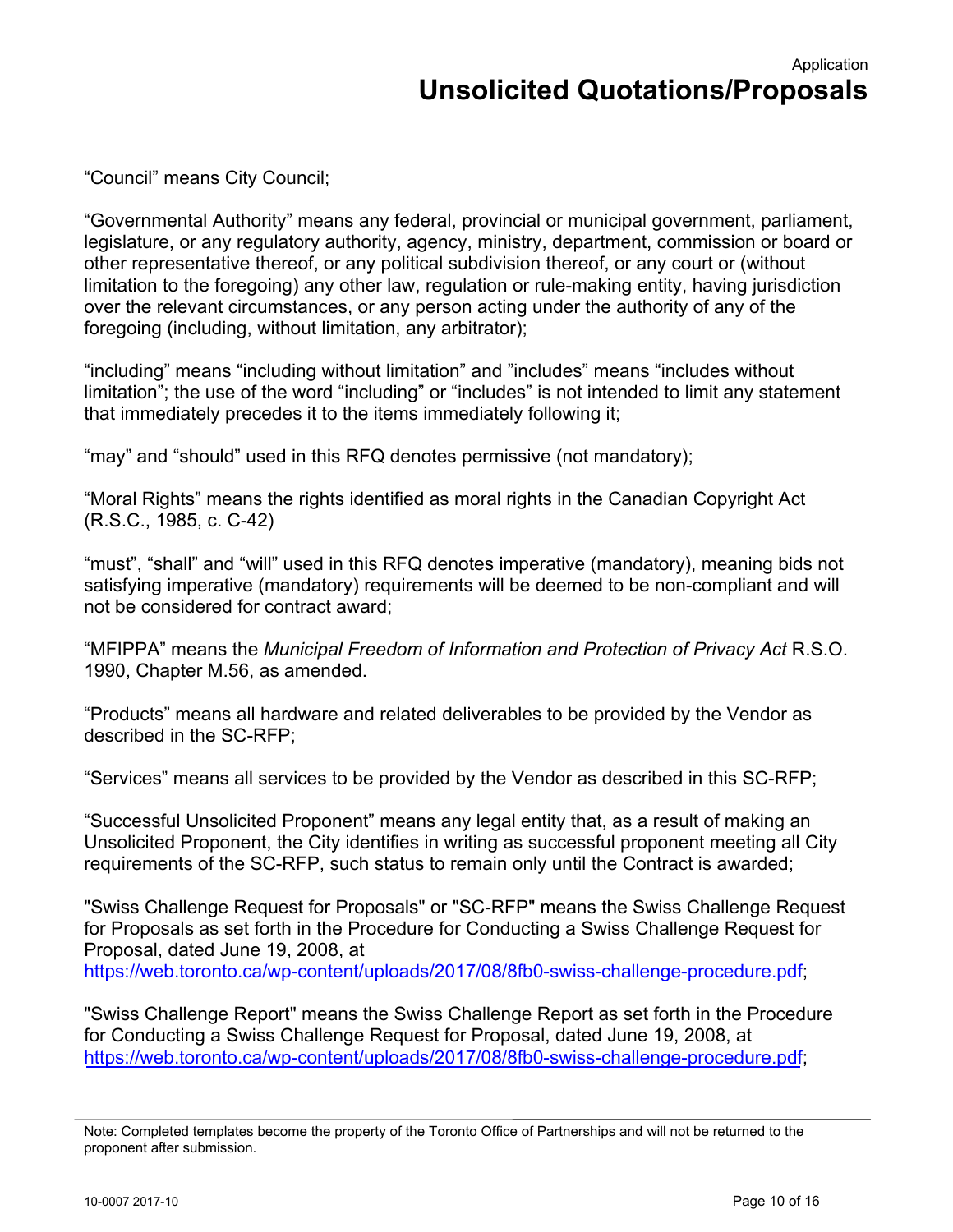"TOP Office" means the City of Toronto Office of Partnership located on the ground floor of Metro Hall, 55 John Street, Toronto, ON, MV5 3C6 (unsolicitedproposal@toronto.ca).

"Unsolicited Proponent" means any legal entity being a sole proprietorship, partnership, corporation or other registered Business entity that submits an Unsolicited Proposal. In the case of a consortium, one (1) member of the consortium must be identified as the Prime Unsolicited Proponent with whom the City may enter into a Contract;

"Unsolicited Proposal" means the Unsolicited Proponent's proposal, which includes all of the documentation and things necessary to satisfy the applicable Unsolicited Proposal Policies and Procedures;

"Unsolicited Proposal Policies and Procedures" comprises:

- (i) Unsolicited Quotations or Proposals, dated September 7, 2007, at https[://www1.toronto.ca/city\\_of\\_toronto/toronto\\_office\\_of\\_partnerships/files/pdf/](https://web.toronto.ca/business-economy/doing-business-with-the-city/unsolicited-quotations-for-proposals-policy/) unsolicited proposal policy.pdf (the "Unsolicited Proposal Policy")
- (ii) Process for Receiving and Reviewing Unsolicited Quotations and Proposals, at https[://www1.toronto.ca/city\\_of\\_toronto/toronto\\_office\\_of\\_partnerships/files/pdf/](https://web.toronto.ca/business-economy/doing-business-with-the-city/process-for-receiving-and-reviewing-unsolicited-quotations-and-proposals/) unsolicited proposal process.pdf (the "Unsolicited Proposal Procedure")
- (iii) Procedure for Conducting a Swiss Challenge Request for Proposal, dated June 19, 2008, at https[://www1.toronto.ca/city\\_of\\_toronto/toronto\\_office\\_of\\_partnerships/files/pdf/](https://web.toronto.ca/wp-content/uploads/2017/08/8fb0-swiss-challenge-procedure.pdf) swiss-challenge-procedure.pdf (the "Swiss Challenge Procedure")

"Vendor" means the Successful Unsolicited Proponent to whom the City has awarded the Contract;

"Work" means all services, products and related deliverables to be provided by a Vendor as described in the SC-RFP.

# **1. Unsolicited Proposal Policies and Procedures**

The Unsolicited Proponent has reviewed, understands, and agrees to abide by the terms of all Unsolicited Proposal Policies and Procedures.

# **2. No City Obligation**

The Unsolicited Proponent acknowledges that the City is under no obligation to accept the Unsolicited Proposal from the Unsolicited Proponent or award anything to the Unsolicited Proponent.

Note: Completed templates become the property of the Toronto Office of Partnerships and will not be returned to the proponent after submission.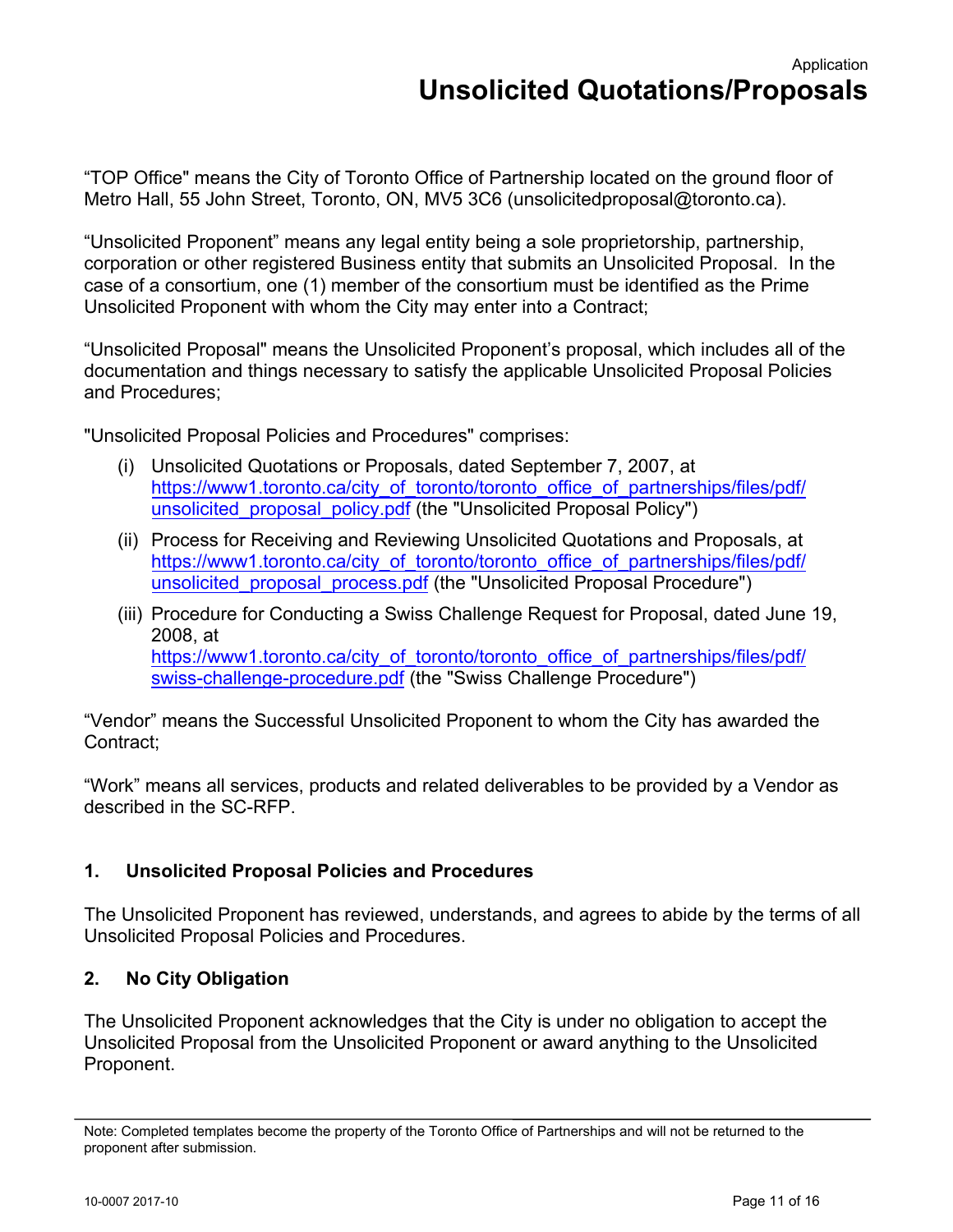Application **Unsolicited Quotations/Proposals** 

# **3. Incurred Costs**

The City will not be liable for, nor reimburse, the Unsolicited Proponent for costs incurred in the preparation, submission or presentation of any proposal, including the Unsolicited Proposal, for interviews or any other activity that may be requested as part of the evaluation process or the process for the negotiation or execution of any agreement with the City.

The rejection or non-acceptance of any proposal, including the Unsolicited Proposal, shall not render the City liable for any costs or damages to the Proponent.

## **4. Prohibition against Gratuities**

The Unsolicited Proponent and its employees, agents or representatives shall not offer or give any gratuity in the form of entertainment, participation in social events, gifts or otherwise to any officer, director, agent, appointee or employee of the City in connection with this process, whether for the purpose of securing an agreement or seeking favourable treatment in respect to the award of an agreement or expressing appreciation, or providing compensation, for the award of an agreement or for conferring favours or being lenient, or in any other manner whatsoever.

If the City determines that this article has been breached by or with respect to the Unsolicited Proponent, the City may exclude the Unsolicited Proposal from consideration, or if an agreement has already been entered into, may terminate it without incurring any liability.

### **5. Conflicts of Interest**

In its proposal, the Unsolicited Proponent shall disclose to the City any potential conflict of interest that might exist in connection with the proposed project. If such a conflict of interest does exist, the City may, at its discretion, refuse to consider the Unsolicited Proposal.

The Unsolicited Proponent shall also disclose whether it is aware of any City employee, Council member or member of a City agency, board or commission or employee thereof having a financial interest in the Unsolicited Proponent and the nature of that interest. If such an interest exists or arises during the evaluation process or the negotiation of an agreement, the City may, at its discretion, refuse to consider the Unsolicited Proposal or withhold the awarding of any agreement to the Unsolicited Proponent until the matter is resolved to the City's sole satisfaction.

The Unsolicited Proponent is cautioned that the City's acceptance of its Unsolicited Proposal may preclude the Unsolicited Proponent from participating as a proponent or bidder in subsequent City projects where a conflict of interest may arise.

The Successful Unsolicited Proponent for this project may participate in subsequent/other City projects provided the Successful Unsolicited Proponent has satisfied pre-qualification requirements of the City, if any, and in the opinion of the City, no conflict of interest would

Note: Completed templates become the property of the Toronto Office of Partnerships and will not be returned to the proponent after submission.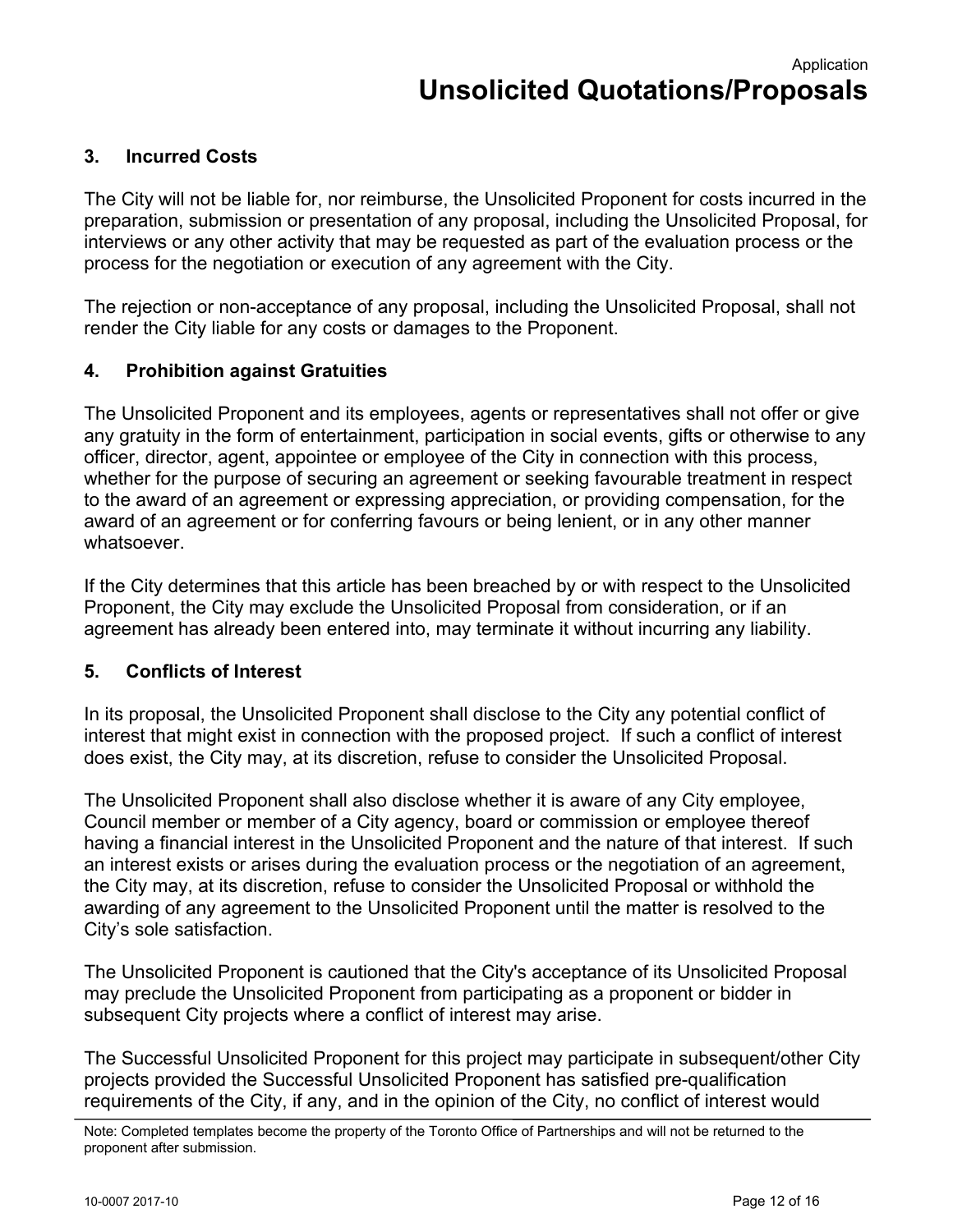adversely affect the performance and successful completion of an agreement by the Successful Unsolicited Proponent.

# **6. Indemnities**

The Unsolicited Proponent shall indemnify and save harmless the City, its Mayor, Members of Council, officers, employees, and agents from and against any losses, liens, charges, claims, demands, suits, proceedings, recoveries and judgements (including legal fees and costs) arising from or related to the Unsolicited Proponent's performance or non-performance of its obligations, including payment obligations to its approved subcontractors and suppliers and others, and including breach of any confidentiality obligations under this Agreement.

 permission. Upon assuming the defence of any action covered under this section the Unsolicited Proponent shall keep City reasonably informed of the status of the matter, and the Unsolicited Proponent shall make no admission of liability or fault on City's part without City's written

# **7. Lobbying**

From the date of this Declaration until the date that the City either rejects or awards the Unsolicited Proposal, the Unsolicited Proponent shall not communicate on matters relating to the Unsolicited Proposal except as permitted by the Unsolicited Proposal Policies and Procedures and this Declaration. Notwithstanding anything to the contrary in this Declaration, the obligations in Chapter 140 of the City of Toronto Municipal Code shall apply.

# **8. Ownership and Confidentiality of City-Provided Data**

The Unsolicited Proponent understands and agrees that all City-Provided Data to the Unsolicited Proponent in connection with, or arising out of this Unsolicited Proposal, any SC-RFP, any acceptance and/or award, and any resulting Work:

- (i) is and shall remain the property of the City;
- (ii) must be treated by the Unsolicited Proponent as confidential;
- (iii) must not be used by the Unsolicited Proponent for any purpose, including (but not limited to) for purposes of lobbying (as defined in Chapter 140 of the Toronto Municipal Code) on this or related matters, except that such City-Provided Data can be used in connection with this Unsolicited Proposal Process.

# **9. Ownership of Submitted Materials**

Once in the possession and/or under the control of the City, the following (together, the "Submitted Materials") shall become the property of the City:

- (i) Unsolicited Proposal;
- (ii) all electronic correspondence, written correspondence, documentation or information - separate and apart from the Unsolicited Proposal -- provided to the City by any

Note: Completed templates become the property of the Toronto Office of Partnerships and will not be returned to the proponent after submission.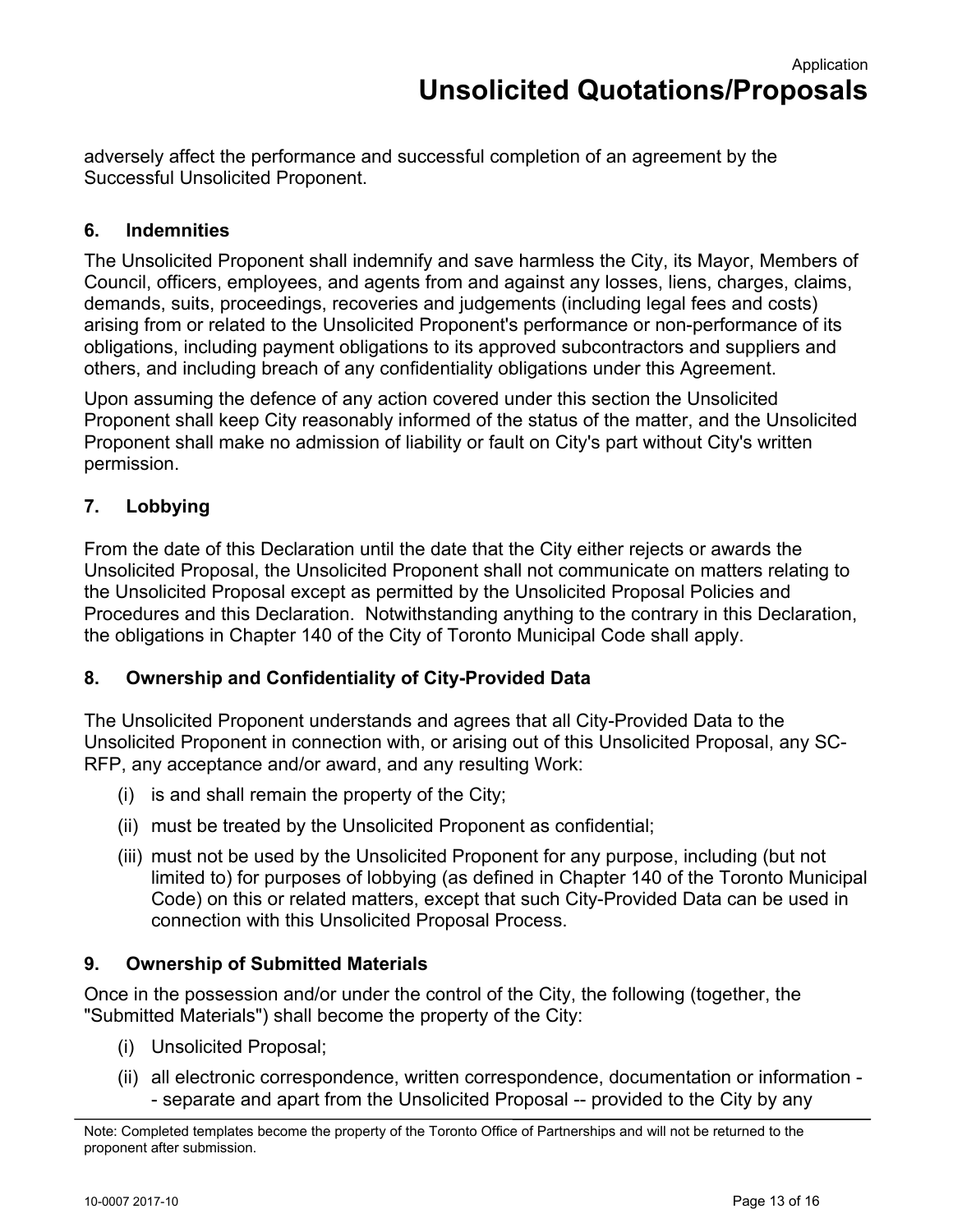Unsolicited Proponent in connection with or arising out of this Unsolicited Proposal, any SC-RFP, any acceptance and/or award, and any resulting Work (collectively, the "Unsolicited Proponent Correspondence"); and

(iii) any other information submitted by the Unsolicited Proponent that relates to the Unsolicited Proposal or any Unsolicited Proponent Correspondence (the "Unsolicited Proponent Information").

# **10. Intellectual Property License**

The Unsolicited Proponent grants the City an unconditional, perpetual, and transferable license to copy, reproduce, incorporate into, adapt and otherwise use the Unsolicited Proposal, in whole or in part, and derivatives thereof.

The Unsolicited Proponent waives any Moral Rights in the Unsolicited Proposal.

# **11. Intellectual Property Indemnification**

In addition to the general indemnity in Section 6 above, the Unsolicited Proponent warrants that the information contained in the Unsolicited Proposal does not infringe any intellectual property right of any third party and agrees to indemnify and save harmless the City, its staff and its consultants, if any, against all claims, actions, suits and proceedings, including all costs incurred by the City brought by any person in respect of the infringement or alleged infringement of any patent, copyright, trademark, or other intellectual property right in connection with the Unsolicited Proposal.

# **12. City Disclosure of Submitted Materials**

Once in the possession and/or under the control of the City, any of the Submitted Materials shall become subject to the Municipal Freedom of Information and Protection of Privacy Act ("MFIPPA"). Pursuant to MFIPPA, all members of the public will have a right to seek access to any of the Submitted Materials; public access to any of the Submitted Materials shall be granted in accordance the provisions of MFIPPA.

Moreover, the City also may be required to disclose any of the Submitted Materials pursuant to other Applicable Laws and Requirements regarding disclosure of information and documents, including (but not limited to) the Federal Courts Rules, the Ontario Rules of Civil Procedure, the Criminal Code of Canada, subpoenas and summonses to witness, court orders, and any other federal, provincial or municipal statutory power that compels the City to disclose such information and documents.

The City reserves the right to make all final disclosure decisions including MFIPPA.

Note: Completed templates become the property of the Toronto Office of Partnerships and will not be returned to the proponent after submission.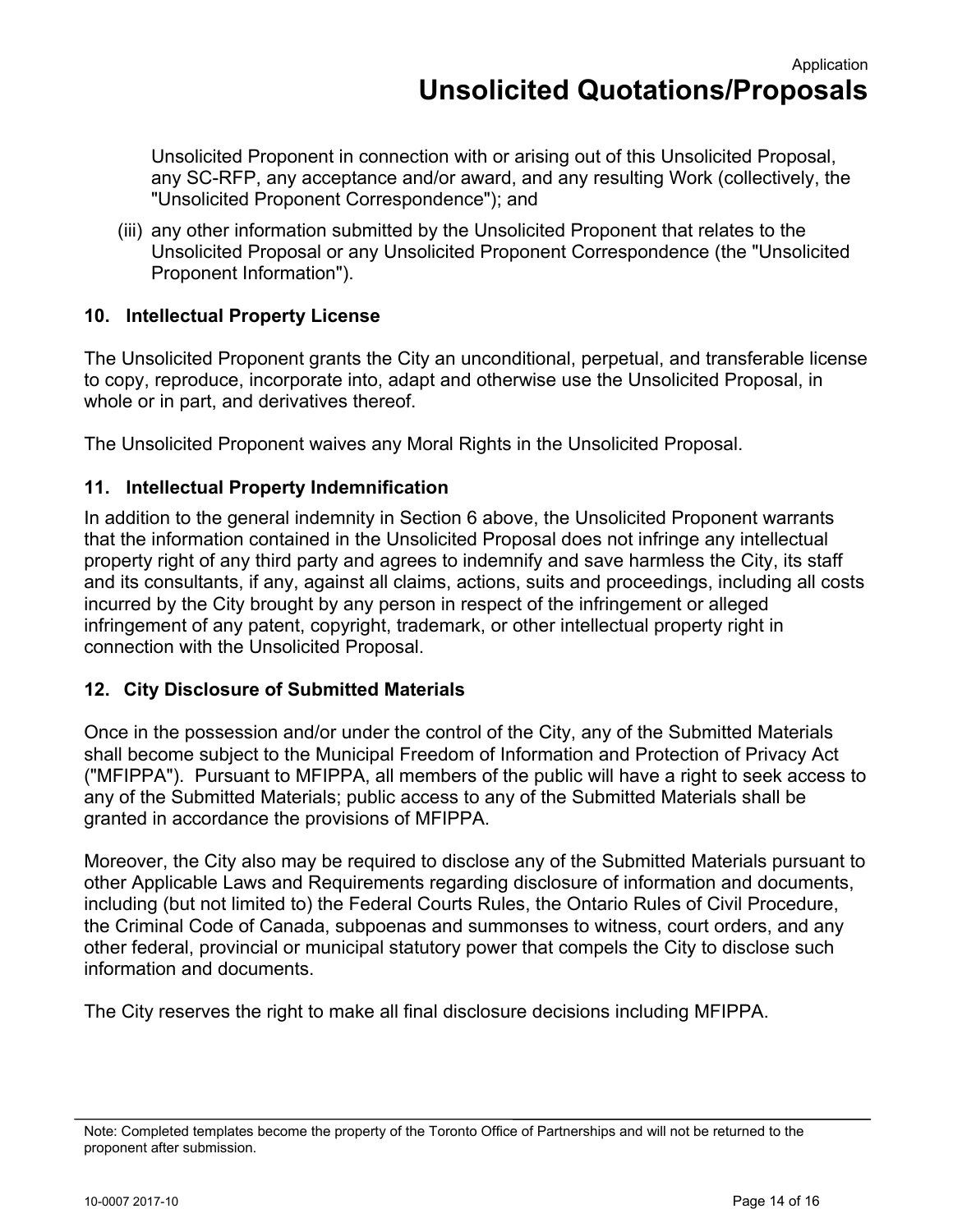# **13. Non-Disclosure**

If the Unsolicited Proponent believes that any of the Submitted Materials, in whole or in part, contains any information or documents exempt from the disclosure obligations discussed in Section 22 of MFIPPA, then the Unsolicited Proponent is advised to identify in the Unsolicited Proposal any scientific, technical, commercial, proprietary or similar confidential information, the disclosure of which could cause injury to the Unsolicited Proponent.

The City shall assume no liability that may arise from an Unsolicited Proponent's failure to identify information to which any of these disclosure obligations stated above applies and provide the necessary information in support thereof.

Regardless of any notation made by the Unsolicited Proponent, the City may make the Unsolicited Proponent's name and quoted price available to the public. In addition, all Submitted Materials may be made available upon request to members of City Council on a confidential basis in accordance with City policies and procedures.

# **14. Questions**

a) All questions concerning this Declaration and/or the Unsolicited Proposal must be directed in writing only to the following e-mail address for the Toronto Office of Partnerships:

# **[unsolicitedproposal@toronto.ca](mailto:unsolicitedproposal@toronto.ca)**

- b) No other City representative apart from the contact listed in 11(a) above, whether an official, agent or employee, is authorized to receive or respond to any Unsolicited Proponent Correspondence for the City with respect to this Unsolicited Proposal, and any Unsolicited Proponent who uses any information, clarification or interpretation from any other representative does so entirely at the Unsolicited Proponent's own risk.
- c) Not only shall the City not be bound by any representation made by an unauthorized person, but any attempt by an Unsolicited Proponent to bypass the Unsolicited Proposal Policies and Procedures may be grounds for rejection of the Unsolicited Proposal.

# **15. Post-Submission Adjustments of Unsolicited Proposals**

The Unsolicited Proponent may make adjustments to a submitted Unsolicited Proposal until the City notifies the Unsolicited Proponent that the City will seek Council approval to issue an SC-RFP. At the City's discretion, any newly submitted Unsolicited Proposal with such adjustments may require the Unsolicited Proponent to execute a newly dated Declaration.

Note: Completed templates become the property of the Toronto Office of Partnerships and will not be returned to the proponent after submission.